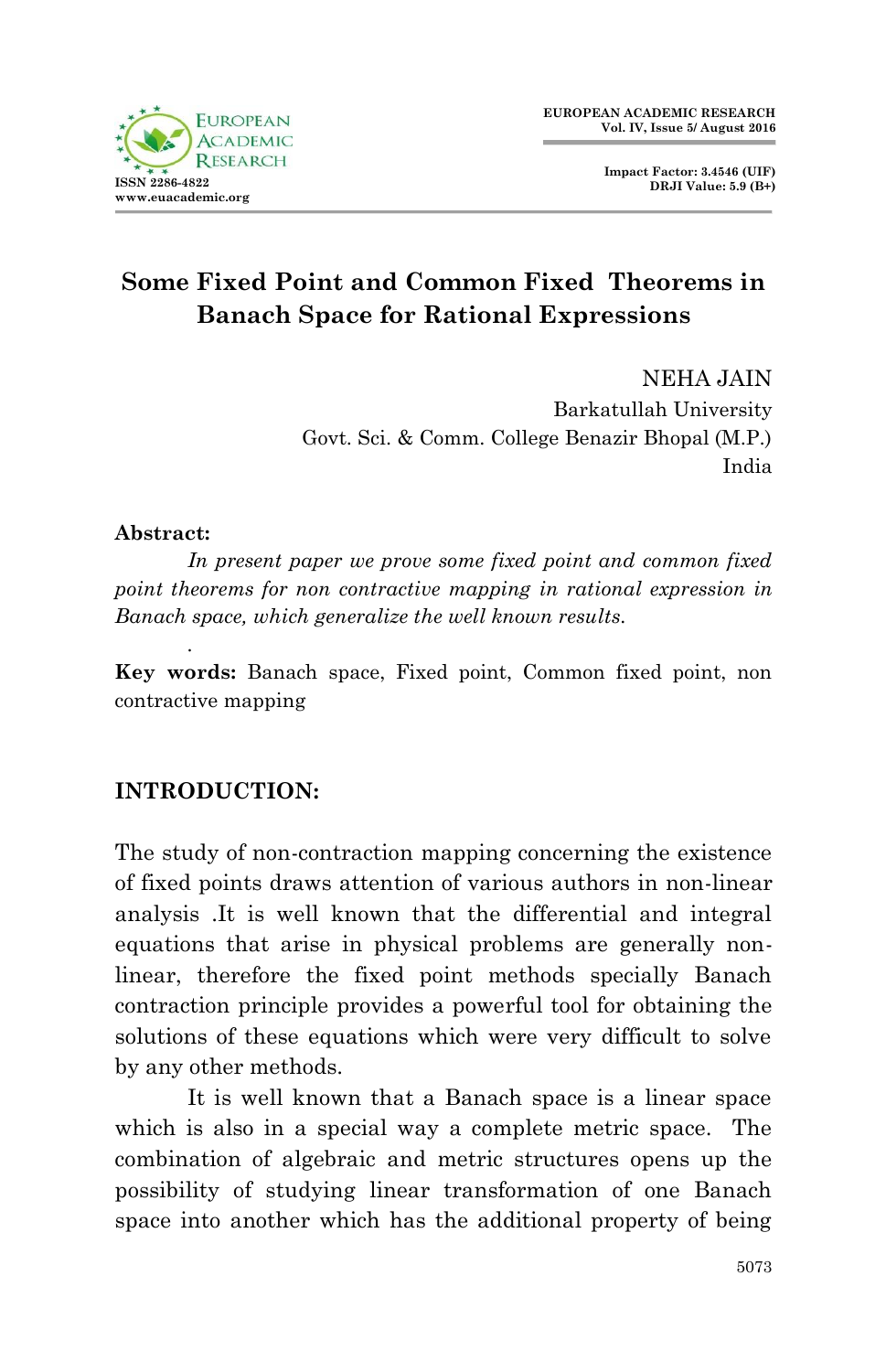continuous . A normed linear space is a linear space N in which to each vector z , there corresponds a real number denoted by  $\|x\|$  and called the norm of x in such a manner that  $(i)$ ||x||  $\geq 0$ *and*  $||x|| = 0 \Leftrightarrow x = 0$  $(iii)$   $||x + y|| \le ||x|| + ||y||$  $(iii)$   $\|ax\| = |a|$   $\|x\|$ 

The non-negative real number  $||x||$  is to be thought of as the length of vector x. If we regard  $||x||$  as a real function defined on N. It is easy to verify that the normed function is called norm on N . It is easy to verify that the normed linear space N is a metric space w.r.to the metric d defined by  $d(x, y) = ||x - y||$ . A Banach space is a complete normed linear space.

## **1. DEFINITION**

## **Banach Space :-**

A Banach space is a vector space *X* over the field **R** of real numbers, or over the field **C** of complex numbers, which is equipped with a norm and which is complete with respect to that norm, that is to say, for every Cauchy sequence  $\{x_n\}$  in X, there exists an element *x* in *X* such that

$$
\lim_{n\to\infty}x_n=x
$$

or equivalently:

$$
\lim_{n\to\infty} \|x_n - x\|_X = 0
$$

The vector space structure allows one to relate the behavior of Cauchy sequences to that of converging series of vectors. A normed space *X* is a Banach space if and only if each absolutely convergent series in *X* converges,

$$
\sum_{n=1}^{\infty} \left\| \nu_n \right\|_X < \infty \quad \text{Implies that} \qquad \sum_{n=1}^{\infty} \nu_n \quad \text{converges in X.}
$$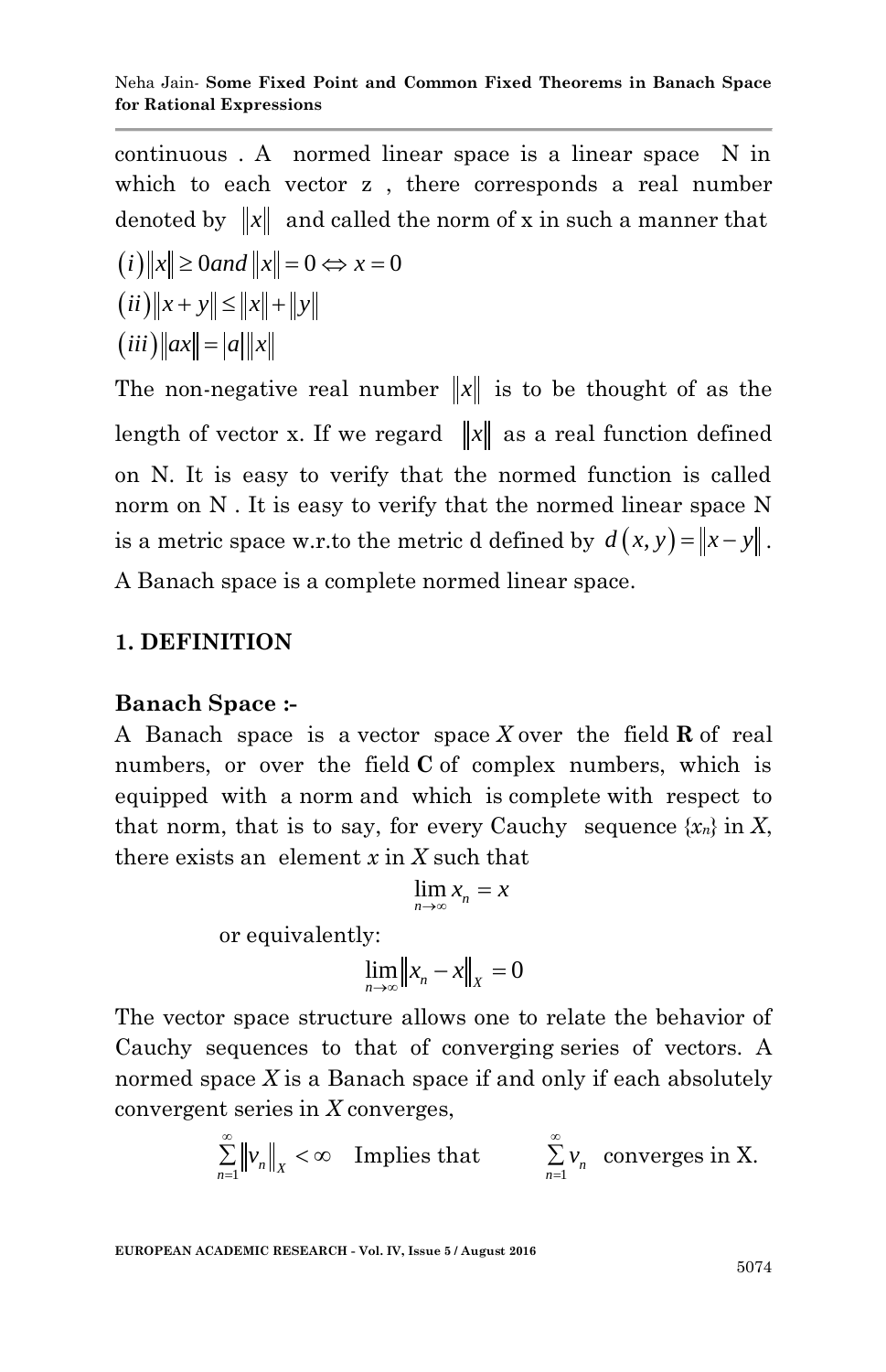Completeness of a normed space is preserved if the given norm is replaced by an equivalent one.

In this chapter, we prove the following theorems:-

#### **2 MAIN RESULTS**

#### **Theorem 8.2.1**

Let T be a continuous self mapping defined on a Banach space

X, further T satisfies the following condition  
\n
$$
||Tx - Ty|| \le \alpha \frac{||x - Tx|| ||y - Ty|| ||x - Ty|| + ||x - y||^3}{||x - y||^2}
$$
\n
$$
+ \beta \frac{||y - Ty|| ||y - Tx|| ||x - Ty|| + ||x - y||^3}{||x - y||^2}
$$
\n
$$
+ \gamma [||x - Tx|| + ||y - Ty||]
$$
\n
$$
+ \delta [||x - Ty|| + ||y - Tx||] + \eta ||x - y||
$$
\n........(8.2.1*a*)

$$
+o\lfloor ||x - Iy|| + ||y - Ix|| \rfloor + \eta ||x - y||
$$
  

$$
\forall x, y \in X \text{ with } x \neq y \text{ with } ||x - y|| \neq 0 \text{ and}
$$
  

$$
\alpha + \beta + 2\gamma + 2\delta + \eta < 1 \text{ where } \alpha, \beta, \gamma, \delta, \eta \in [0, 1].
$$

Then T has unique fixed point.

**Proof :** Let  $x_0$  be an arbitrary point in X and we define a sequence  $\{x_n\}$  by means of iterates of T by setting  $T^n(x_0) = x_1$ where n is a positive integer.

If  $x_n = x_{n+1}$  for some n, then  $x_n$  is a fixed point of T. Taking for all n, then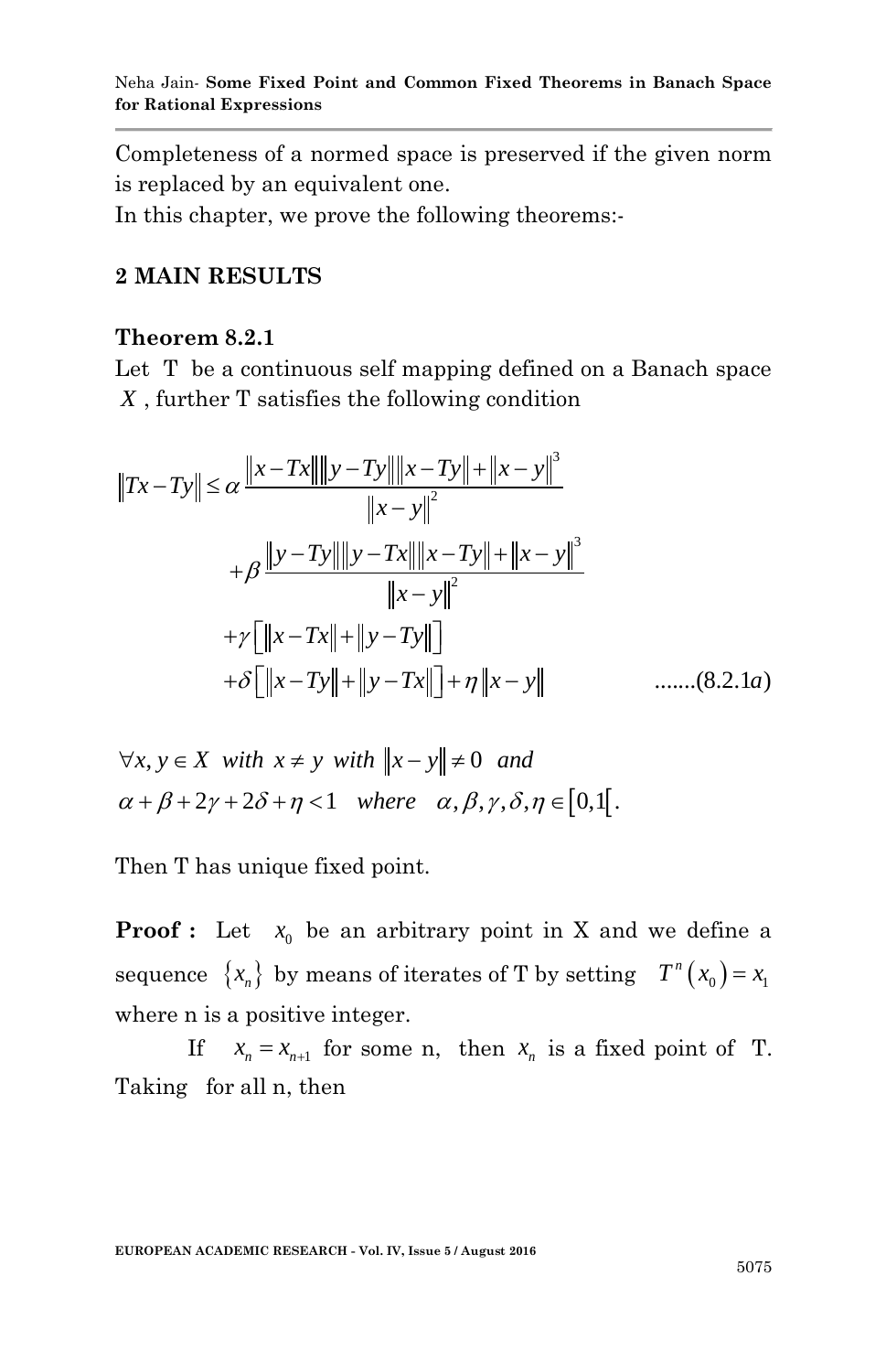the Jain-Some Fixed Point and Common Fixed Theorems in Banach Space  
\nRational Expressions  
\n
$$
||x_{n+1} - x_n|| = ||Tx_n - Tx_{n-1}||
$$
\n
$$
\leq \alpha \frac{||x_n - Tx_n|| ||x_{n-1} - Tx_{n-1}|| ||x_n - Tx_{n-1}|| + ||x_n - x_{n-1}||^3}{||x_n - x_{n-1}||^2}
$$
\n
$$
+ \beta \frac{||x_{n-1} - Tx_{n-1}|| ||x_{n-1} - Tx_n|| ||x_n - Tx_{n-1}|| + ||x_n - x_{n-1}||^3}{||x_n - x_{n-1}||}
$$
\n
$$
+ \gamma [||x_n - Tx_n|| + ||x_{n-1} - Tx_{n-1}||]
$$
\n
$$
+ \delta [||x_n - Tx_n|| + ||x_{n-1} - Tx_{n-1}||]
$$
\n
$$
+ \eta ||x_n - Tx_n||
$$
\n
$$
= \alpha \frac{||x_n - x_{n+1}|| ||x_{n+1} - x_n|| ||x_n - x_n|| + ||x_n - x_{n-1}||^3}{||x_n - x_{n-1}||^2}
$$
\n
$$
+ \beta \frac{||x_{n-1} - x_n|| ||x_{n-1} - x_{n+1}|| ||x_n - x_n|| + ||x_n - x_{n-1}||^3}{||x_n - x_{n-1}||^2}
$$
\n
$$
+ \gamma [||x_n - x_{n+1}|| + ||x_{n-1} - x_n||]
$$
\n
$$
+ \delta [||x_n - x_{n+1}|| + ||x_{n-1} - x_{n+1}||]
$$
\n
$$
+ \delta [||x_n - x_{n-1}|| + ||x_n - x_{n-1}|| + \gamma [||x_n - x_{n+1}|| + ||x_{n-1} - x_n||]
$$
\n
$$
+ \delta [||x_n - x_{n-1}|| + |\gamma_n - x_{n+1}|| + |\gamma_n - x_{n-1}|| + |\gamma_n - x_{n-1}|| + |\gamma_n - x_{n-1}|| + |\gamma_n - x_{n-1}|| + |\gamma_n - x_{n-1}|| + |\gamma_n - x_{n-1}|| + |\gamma_n - x_{n-1}|| + |\gamma_n - x_{n-1}|| + |\gamma_n - x_{n-1}|| + |\gamma_n - x_{n-1}|| + |\gamma_n - x_{n-
$$

So ,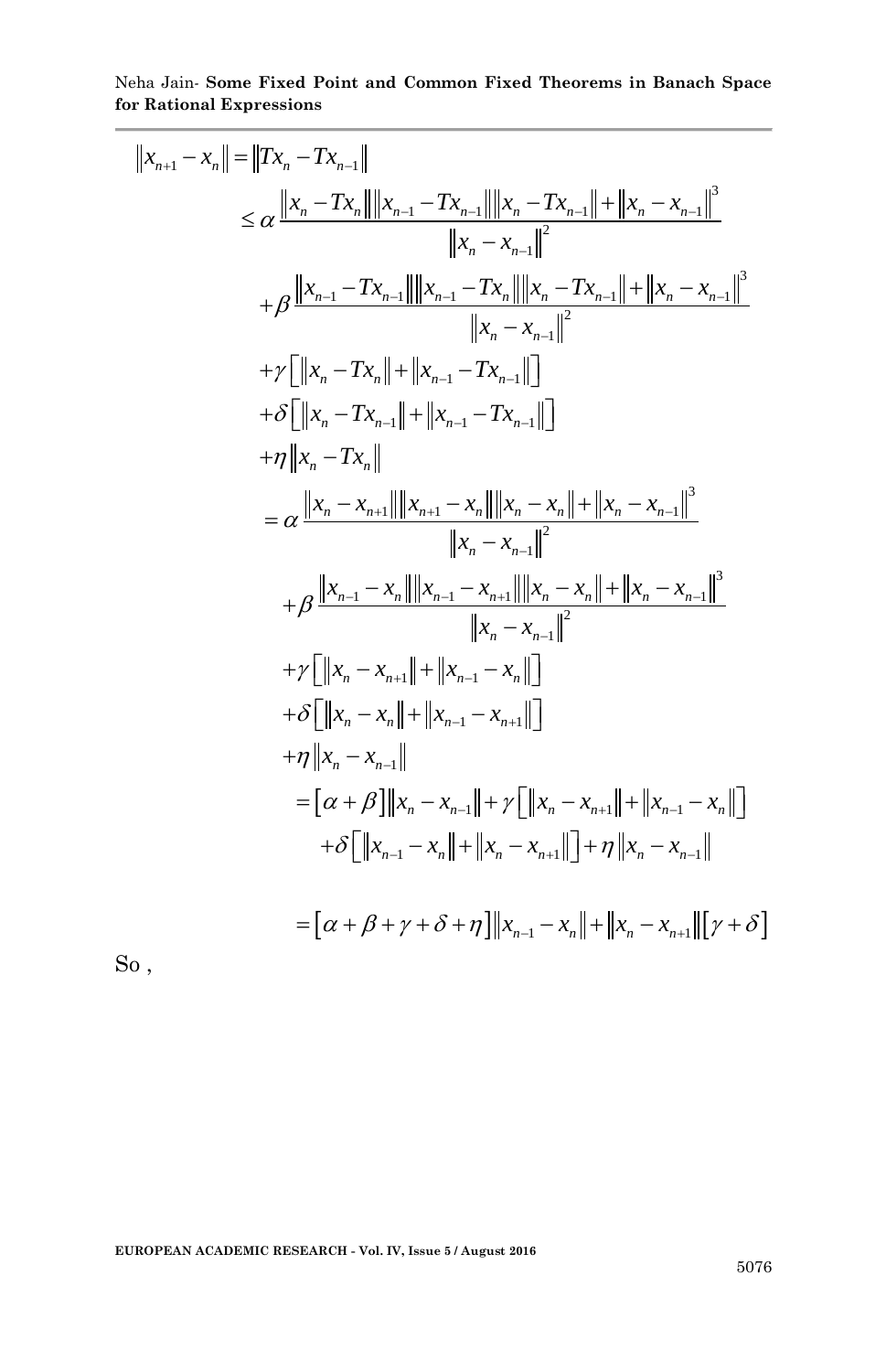$$
\begin{aligned}\n\text{on all Expressions} \\
\|\bar{x}_{n+1} - \bar{x}_n\| &\leq \left[\alpha + \beta + \gamma + \delta + \eta\right] \|\bar{x}_{n-1} - \bar{x}_n\| + \left[\lambda + \delta\right] \|\bar{x}_n - \bar{x}_{n+1}\| \\
\|\bar{x}_{n+1} - \bar{x}_n\| &\leq \frac{\left[\alpha + \beta + \gamma + \delta + \eta\right]}{1 - \gamma - \delta} \|\bar{x}_{n-1} - \bar{x}_n\| \\
\text{where} \\
\bar{s} &= \frac{\left[\alpha + \beta + \gamma + \delta + \eta\right]}{1 - \gamma - \delta} < 1, \qquad \text{Since } \alpha + \beta + 2\gamma + 2\delta + \eta < 1 \\
\text{and} \\
\bar{s} &= \frac{\left[\alpha + \beta + \gamma + \delta + \eta\right]}{1 - \gamma - \delta} < 1, \qquad \text{Since } \alpha + \beta + 2\gamma + 2\delta + \eta < 1 \\
\text{and} \\
\|\bar{x}_{n+1} - \bar{x}_n\| &\leq s^n \|\bar{x}_0 - \bar{x}_1\|\n\end{aligned}
$$

By the triangle inequality, we have for m>n  
\n
$$
||x_n - x_m|| \le ||x_n - x_{n+1}|| + ||x_{n+1} - x_{n+2}|| + \dots + ||x_{m-1} - x_m||
$$
\n
$$
\le [s^n + s^n + \dots + s^n] \quad \text{upto } m-1
$$

*so*

$$
\begin{aligned} \text{so} \\ \|x_n - x_m\| &\leq \frac{\left[s^n\right]^{m-1}}{1-s} \|x_0 - Tx_0\| \\ &\to 0 \quad \text{as } m, n \to \infty \end{aligned}
$$

So  $\{x_n\}$  is a Cauchy sequence in X so by the completeness of X, there is a point  $v \in x$  such that  $x_n \to v$  or  $n \to \infty$ .

But by continuity of T in X implies But by continuity of<br>  $TV = T \left[ \lim_{n \to \infty} x_n \right] = \lim_{n \to \infty} Tx_n = \lim_{n \to \infty} x_{n+1} = v$ 

V is fixed point of T in X.

Uniqueness: Suppose there is any other point w in X , where  $w \neq v$  such that  $T(w) = w$ , then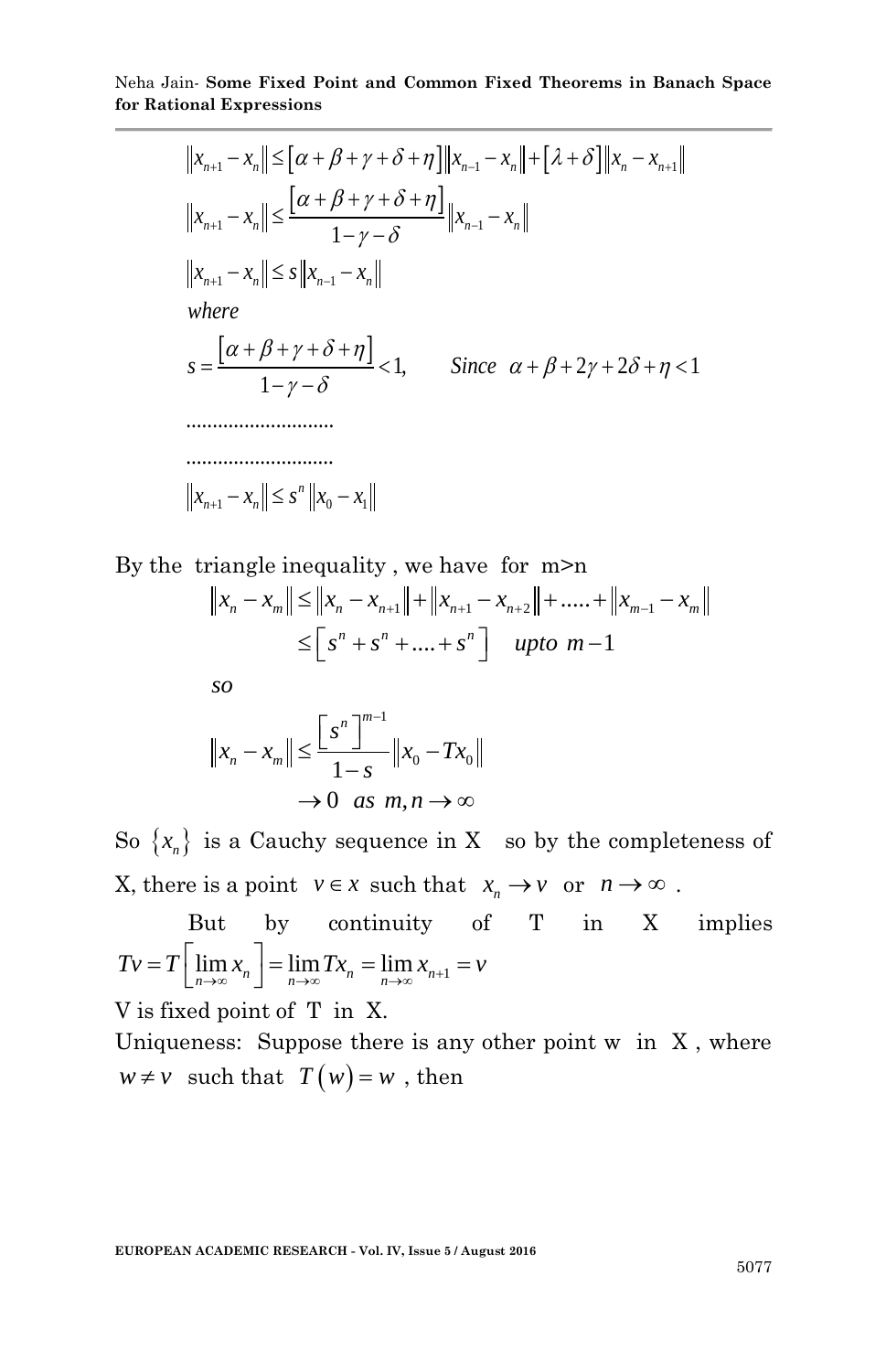$$
\|\mathbf{v} - \mathbf{w}\| = \|T\mathbf{v} - T\mathbf{w}\|
$$
\n
$$
\leq \alpha \frac{\|\mathbf{v} - T\mathbf{w}\| \|\mathbf{w} - T\mathbf{w}\| \|\mathbf{v} - T\mathbf{w}\| + \|\mathbf{v} - \mathbf{w}\|^3}{\|\mathbf{v} - \mathbf{w}\|^2}
$$
\n
$$
+ \beta \frac{\|\mathbf{w} - T\mathbf{w}\| \|\mathbf{w} - T\mathbf{w}\| \|\mathbf{v} - T\mathbf{w}\| + \|\mathbf{v} - \mathbf{w}\|^3}{\|\mathbf{v} - \mathbf{w}\|^2}
$$
\n
$$
+ \gamma \left[\|\mathbf{v} - T\mathbf{v}\| + \|\mathbf{w} - T\mathbf{w}\|\right]
$$
\n
$$
+ \delta \left[\|\mathbf{v} - T\mathbf{w}\| + \|\mathbf{w} - T\mathbf{w}\|\right]
$$
\n
$$
+ \eta \|\mathbf{v} - \mathbf{w}\|
$$
\n
$$
+ \eta \|\mathbf{v} - \mathbf{w}\|
$$
\ni.e\n
$$
\|\mathbf{v} - \mathbf{w}\| < [2\delta + \eta] \|\mathbf{v} - \mathbf{w}\|
$$

Which is a contradiction because  $2\delta + \eta < 1$ . So  $v = w$ . Hence fixed point is unique.

### **Theorem 8.2.2**

Let *T* be self mapping defined on a Banach space such that  $(8.2.1a)$  holds. If for some positive integer p,  $T^p$  is continuous, then T has a unique fixed point.

#### **Proof:**

We define a sequence as in Theorem (8.2.1 a). Since it converges to some point  $v$  in  $X$ . Therefore its subsequence  $\{x_{nk}\}\$  where  $(nk = np)$  also converges to *v*. Also

$$
T^{p}(v) = T^{p} \left[ \lim_{k \to \infty} x_{nk} \right] = \lim_{k \to \infty} T^{p}(x_{nk})
$$

$$
= \lim_{k \to \infty} x_{nk+1} = v
$$

$$
\therefore T^{p}(v) = v
$$

So v is fixed point of  $T^p$ .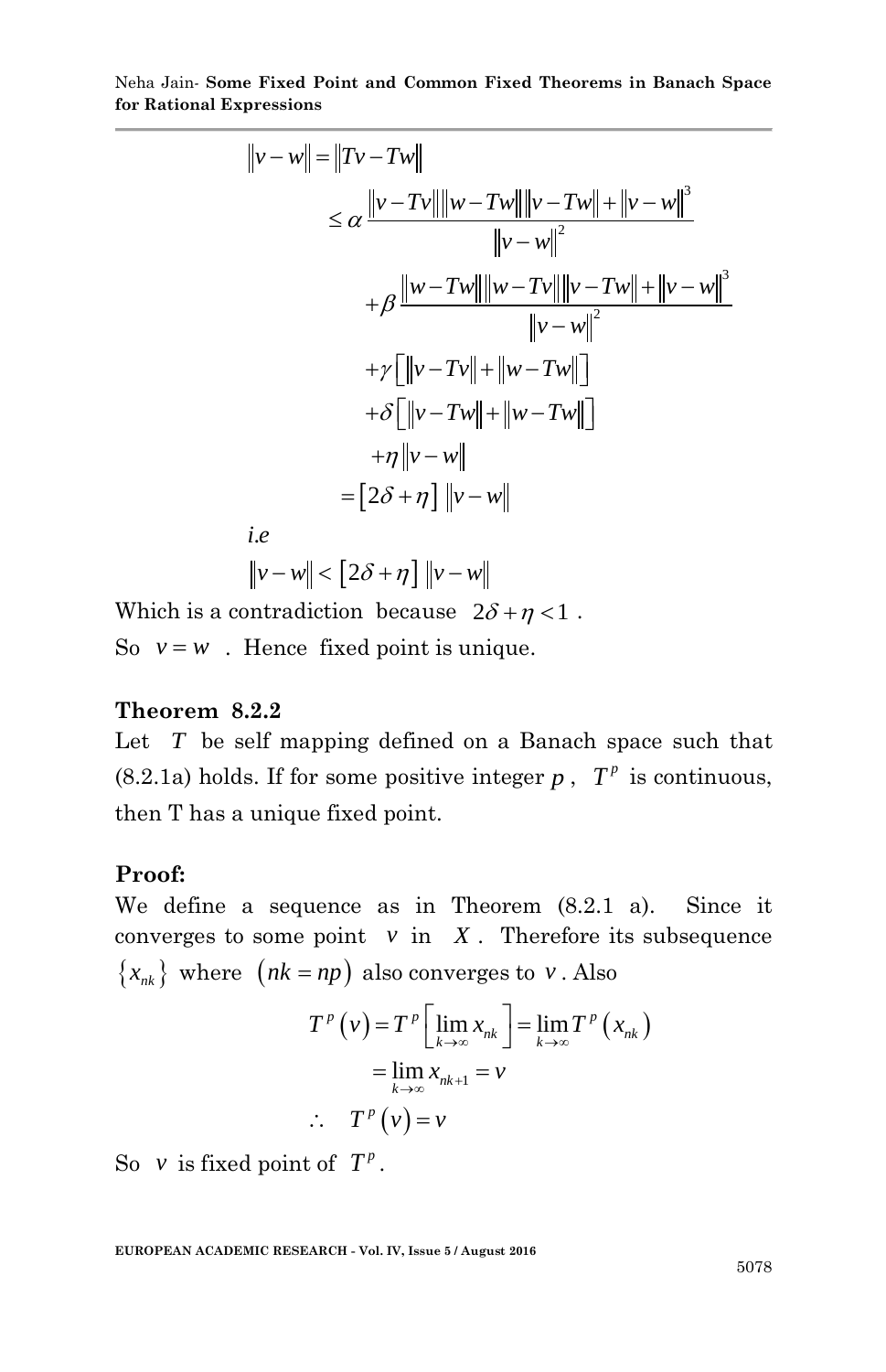Now we show that  $Tv = v$ . Let m be the smallest positive integer such that

such that  
\n
$$
T^{m}(v) = v
$$
\n
$$
T^{n}(v) \neq v \quad \text{for} \quad n = 1, 2, 3, \dots, m-1
$$
\n
$$
||Tv - v|| = ||Tv - T(T^{m-1}v)|| \quad \text{because} \quad T^{m}v = v
$$
\n
$$
put \quad x = v, \quad y = T^{m-1}v
$$

$$
put \quad x = v, \quad y = T^{m} \cdot v
$$
\n
$$
\leq \alpha \frac{\|v - Tv\| \|T^{m-1}v - T(T^{m-1}v)\| \|v - T(T^{m-1}v)\| + \left[\|v - T^{m-1}v\|\right]^3}{\left[\|v - T^{m-1}v\|\right]^2}
$$
\n
$$
+ \beta \frac{\|T^{m-1}v - T(T^{m-1}v)\| \|T^{m-1}v - Tv\| \|v - T(T^{m-1}v)\| + \left[\|v - T^{m-1}v\|\right]^3}{\left[\|v - T^{m-1}v\|\right]^2}
$$
\n
$$
+ \gamma \left[\|v - Tv\| + \|T^{m-1}v - T(T^{m-1}v)\|\right]
$$
\n
$$
+ \delta \left[\|v - T(T^{m-1}v)\| + \right] \|T^{m-1}v - Tv\|
$$
\n
$$
+ \eta \|v - T^{m-1}v\|
$$
\n
$$
= (\alpha + \beta + \gamma) \|T^{m-1}v - v\| + \delta \|T^{m-1}v - Tv\|
$$
\n
$$
\leq (\alpha + \beta + \gamma) \|T^{m-1}v - v\| + \delta \left[\|T^{m-1}v - v\| + \|v - Tv\|\right]
$$
\n
$$
= (\alpha + \beta + \gamma + \delta) \|T^{m-1}v - v\|
$$

. *i e*

1 1 *m*  $-c(u + P - C)$ <br>*Tv - v*  $||c| < s_1 ||T^{m-1}v - v$  $where \t s<sub>1</sub>$ -= $((u + p + \gamma + o)||P)$ <br>-  $v|| < s_1 ||T^{m-1}v - v||$  $s_1 < 1$  $|v|| < s_1 ||T^{m-1}v - v||$ <br>  $e$   $s_1 = \alpha + \beta + \gamma + \delta$ 

On continuous this process we get

$$
||Tv - v|| < (s1)m ||v - Tv||
$$

Which is a contradiction because  $s_1 < 1$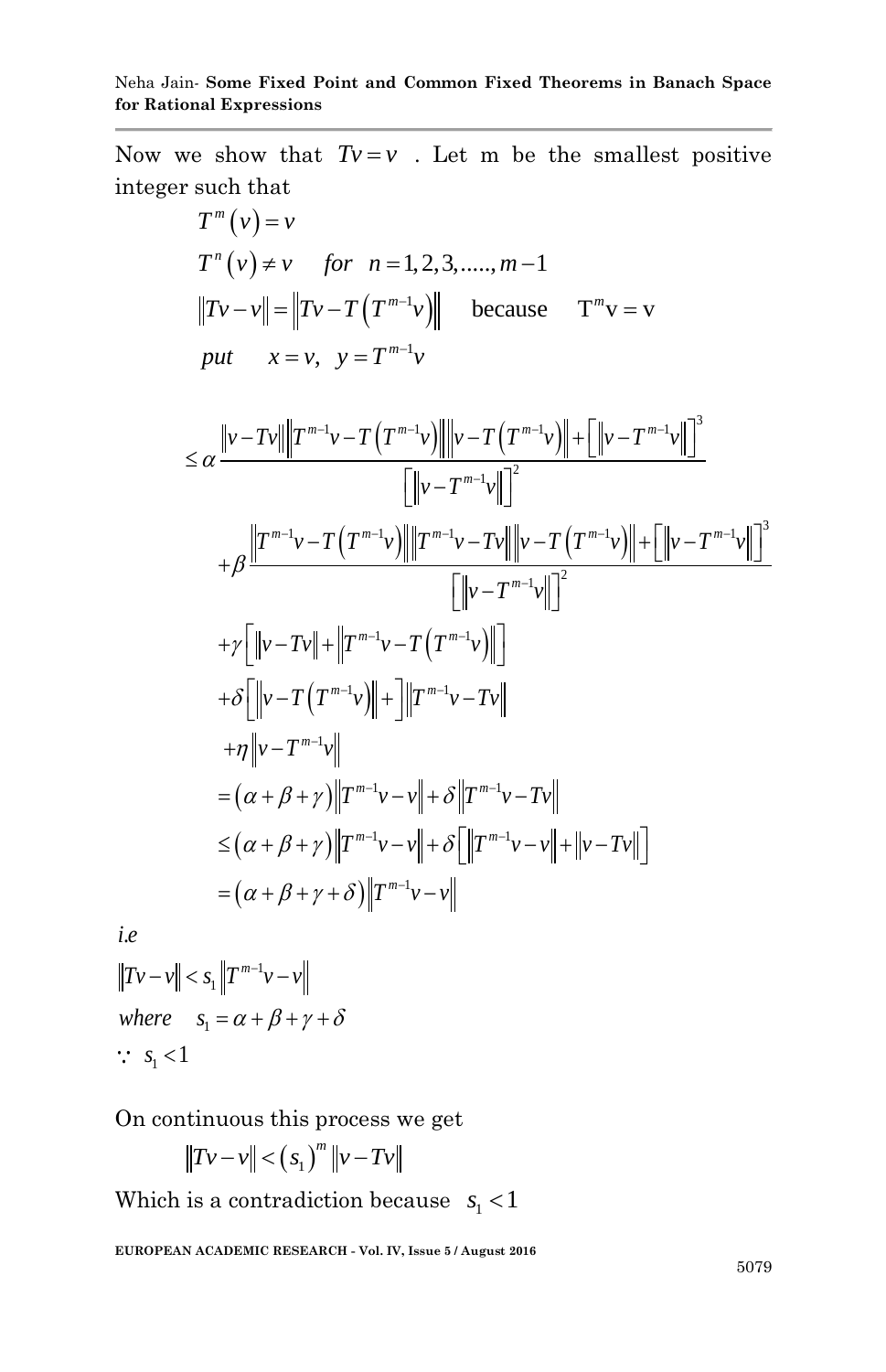So  $\nu$  is fixed point of  $T$ .

We can prove uniqueness as in Theorem 8.2.1

Now we further generalize the results of Theorem 8.2.1 in which  $T$  is neither continuous nor satisfies  $(8.2.1 \text{ a})$  In what condition  $T^m$ satisfies the same critical rational expression and continuous , where m is a positive integer , still *T* has unique fixed point.

### **Theorem 8.2.3.**

Let  $T$  be a self map , defined on a Banach space  $X$  , such that

for some positive integer m satisfies the conditions :  
\n
$$
||T^m(x) - T^m(y)|| \le \alpha \frac{||x - T^m x|| ||y - T^m y|| + ||x - T^m y|| + ||x - y|||^3}{||x - y||^2}
$$
\n
$$
+ \beta \frac{||y - T^m y|| ||y - T^m x|| ||x - T^m y|| + ||x - y||^3}{||x - y||^2}
$$
\n
$$
+ \gamma [||x - T^m x|| + ||y - T^m y||]
$$
\n
$$
+ \delta [||x - T^m y|| + ||y - T^m x||]
$$
\n
$$
+ \eta ||x - y||
$$
\n
$$
\forall x, y \in x, \quad x \neq y \quad \text{with} \quad ||x - y|| \neq 0
$$
\n
$$
\alpha, \beta, \gamma, \delta, \eta \in [0, 1]
$$
\nwith  $\alpha + \beta + 2\gamma + 2\delta + \eta < 1$ 

Then T has Unique fixed point in *X* .

## **Proof :**

From the given condition of Theorem we assume that  $T^m$  has  $T^m(v) = v$ 

Unique fixed point  $\mathbf{v}$  i.e again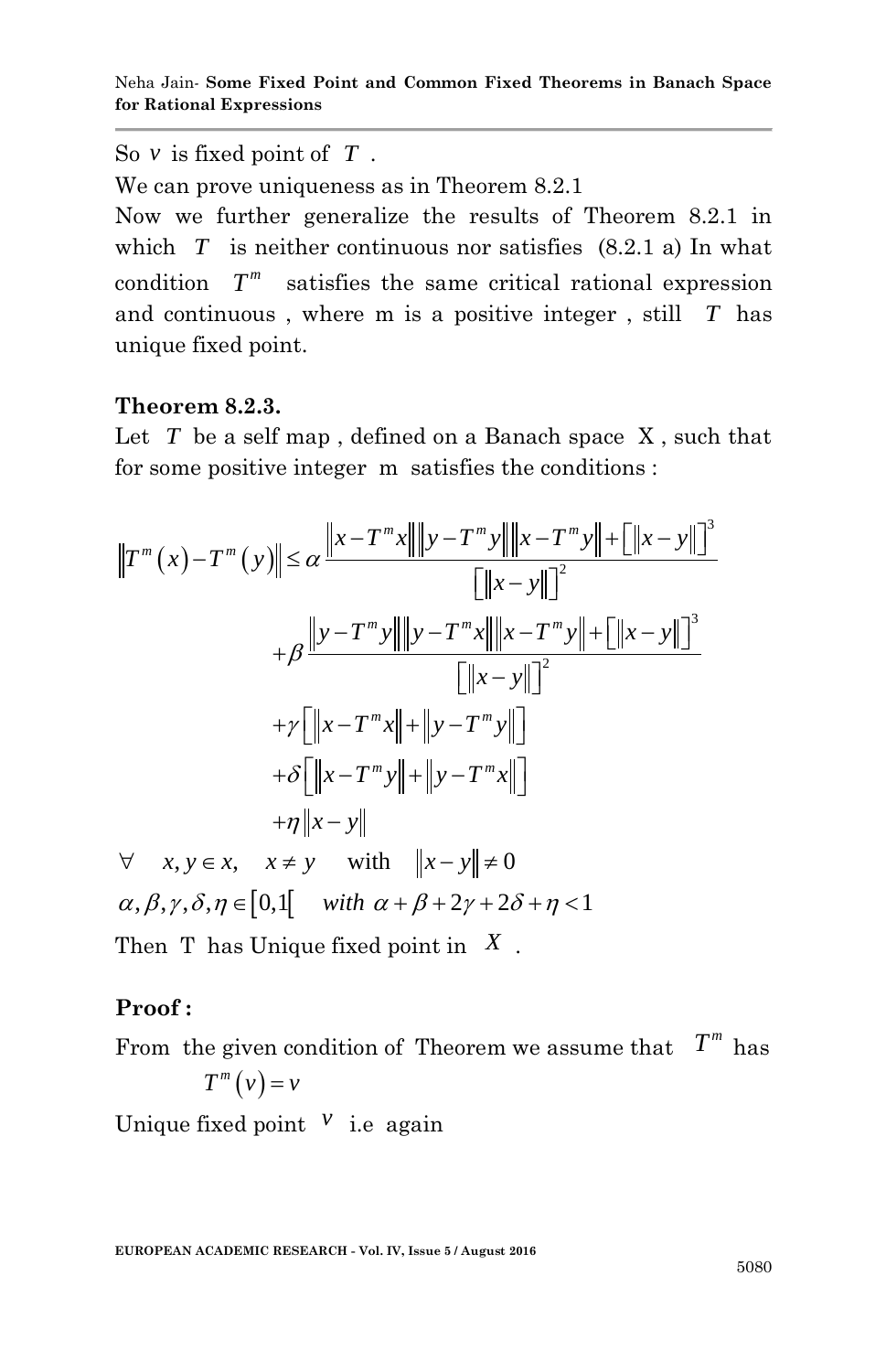$$
T(v) = T(Tmv)
$$
  
= T<sup>m+1</sup>(v)  
= v

We conclude that T is also a fixed point of  $T^m$  and  $T^m$  has unique fixed point *v* .

So  $V$  is unique fixed point of  $T$ .

Next we generalize Theorem (8.2.1) for three mapping  $F, G$ and *T* .

**Theorem 8.2.4. :** Let T and F be two self maps , defined on a Banach space X satisfying the conditions

on a Banach space X satisfying the conditions  
\n
$$
||T(x) - F(y)|| \le \alpha \frac{||x - Tx|| ||y - Fy|| ||x - Fy|| ||y - Tx|| + [||x - y||]^3}{[||x - y||]^2}
$$
\n
$$
+ \beta \frac{||y - Fy|| ||y - Tx|| ||x - Fy|| + [||x - y||]^3}{[||x - y||]^2}
$$
\n
$$
+ \gamma [||x - Tx|| + ||y - Fy||]
$$
\n
$$
+ \delta [||x - Fy|| + ||y - Tx||]
$$
\n
$$
+ \eta ||x - y||
$$
\n
$$
\lim_{x \to \infty} (8.2.4a)
$$

 $\forall x, y \in X$ , with  $x \neq y$  with  $||x - y|| \neq 0$  with  $\alpha, \beta, \gamma, \delta, \eta \in [0,1]$ .

**(8.2.4b)** T and F are continuous on *X* .

**(8.2.4c)** There exist an  $x_0 \in X$ , such that in the sequence  $\{x_n\}$ , where

$$
x_n = \begin{cases} Tx_{n-1} & \text{where } n \text{ is even} \\ Fx_{n-1} & \text{where } n \text{ is odd} \end{cases}
$$

Then T and F have unique fixed point.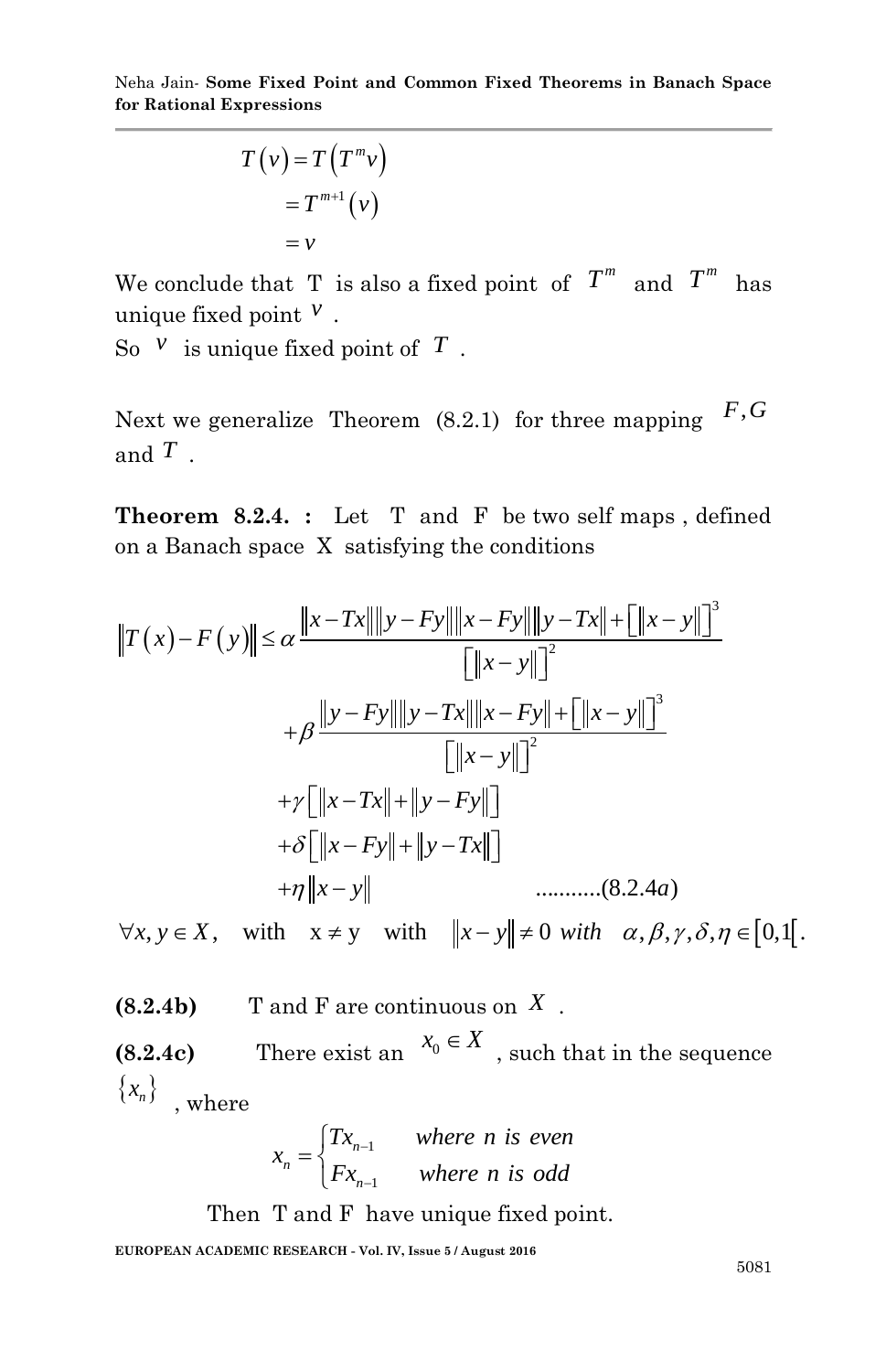Proof: we have  
\n
$$
||x_{2n} - x_{2n+1}|| = ||Tx_{2n-1} - Fx_{2n}||
$$
\n
$$
\leq \alpha \frac{||x_{2n-1} - Tx_{2n-1}|| ||x_{2n} - Fx_{2n}|| ||x_{2n-1} - Fx_{2n}|| ||x_{2n} - Tx_{2n-1}|| + [||x_{2n-1} - x_{2n}||]^3}{[||x_{2n-1} - x_{2n}||]^2}
$$
\n
$$
+ \beta \frac{||x_{2n} - Fx_{2n}|| ||x_{2n} - Tx_{2n-1}|| ||x_{2n-1} - Fx_{2n}|| + [||x_{2n-1} - x_{2n}||]^3}{[||x_{2n-1} - x_{2n}||]^2}
$$
\n
$$
+ \gamma \left[ ||x_{2n-1} - Fx_{2n}|| + ||x_{2n} - Fx_{2n}|| \right]
$$
\n
$$
+ \delta \left[ ||x_{2n-1} - Fx_{2n}|| + ||x_{2n} - Tx_{2n-1}|| \right]
$$
\n
$$
+ \eta ||x_{2n-1} - x_{2n}||
$$
\n
$$
+ \eta ||x_{2n-1} - x_{2n}|| ||x_{2n} - x_{2n-1}||
$$
\n
$$
+ \eta ||x_{2n-1} - x_{2n}|| ||x_{2n} - x_{2n+1}|| ||x_{2n-1} - x_{2n+1}|| ||x_{2n} - x_{2n}|| + [||x_{2n-1} - x_{2n}||]^3
$$
\n
$$
+ \beta \frac{||x_{2n} - x_{2n+1}|| ||x_{2n} - x_{2n}|| ||x_{2n-1} - x_{2n}|| + [||x_{2n-1} - x_{2n}||]^3}{[||x_{2n-1} - x_{2n}||]^2}
$$
\n
$$
+ \gamma \left[ ||x_{2n-1} - Fx_{2n}|| + ||x_{2n} - Fx_{2n}|| \right]
$$
\n
$$
+ \delta \left[ ||x_{2n-1} - Fx_{2n}|| + ||x_{2n} - Fx_{2n}|| \right]
$$
\n
$$
+ \eta ||x_{2n-1} - x_{2n}|| + ||x_{2n} - Tx_{2n-1}|| \right
$$

$$
||x_{2n} - x_{2n+1}|| \leq \frac{(\alpha + \beta + \gamma + \delta + \eta)}{1 - \delta - \gamma} ||x_{2n-1} - x_{2n}||
$$
  
\n
$$
||x_{2n} - x_{2n+1}|| \leq l ||x_{2n-1} - x_{2n}||
$$
  
\nwhere  
\n
$$
l = \frac{(\alpha + \beta + \gamma + \delta + \eta)}{1 - \delta - \gamma} < 1
$$
  
\n
$$
\dots
$$

$$
||x_{2n} - x_{2n+1}|| \le l^{2n} ||x_0 - x_1||
$$
  

$$
||x_{2n+1} - x_{2n+2}|| \le l^{2n+1} ||x_0 - x_1||
$$

So  $\{x_n\}$  is a Cauchy sequence.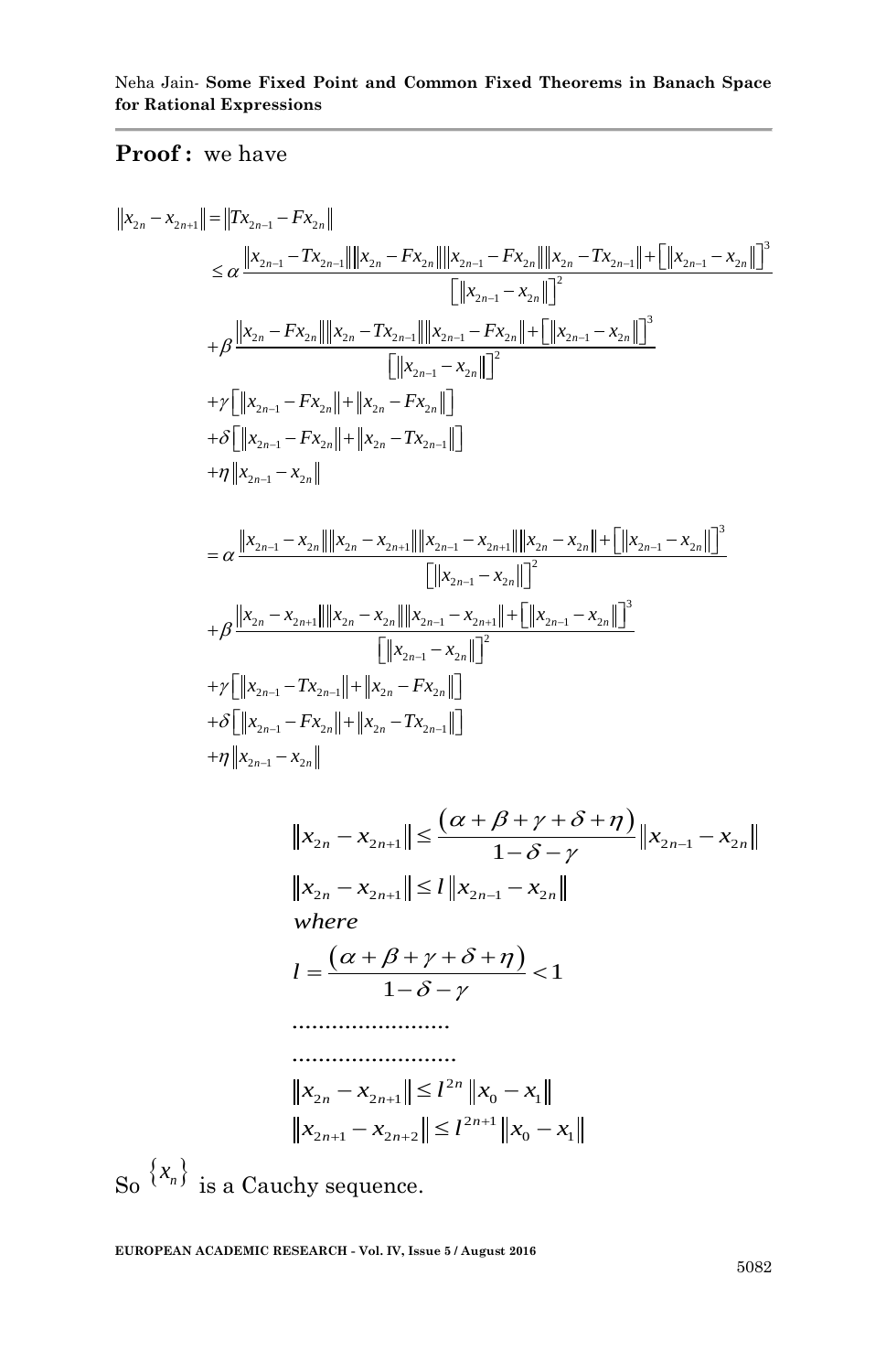By the completeness of  $X$ ,  $\{x_n\}$  converges to a point  $X$ . Suppose  $\{x_n\} \rightarrow p$ ,

And then the subsequence  $\,\left\{\vphantom{\cdot}x_{n k}\right\}\,$  also converges to  $\,P\,$  . Now

$$
TF(P) = TF\left(\lim_{k\to\infty} x_{nk}\right) = \lim_{k\to\infty} x_{nk+1} = P
$$

Now we will prove that

$$
F(P)=P
$$

Suppose 
$$
F(P) \neq P
$$
 then  
\n
$$
||P - F(P)|| = ||TF(P) - F(P)||
$$
\n
$$
\leq \alpha \frac{||F(P) - TF(P)||||P - F(P)||||F(P) - F(P)||||P - TF(P)|| + ||F(P) - P||]^3}{||F(P) - P||^2}
$$
\n
$$
+ \beta \frac{||P - F(P)||||P - TF(P)||||F(P) - F(P)|| + ||F(P) - P||^3}{||F(P) - F||^2}
$$
\n
$$
+ \gamma [||F(P) - F(P)|| + ||P - F(P)||]
$$
\n
$$
+ \delta [||F(P) - F(P)|| + ||P - TF(P)||]
$$
\n
$$
+ \eta ||F(P) - P||
$$
\n
$$
= (\alpha + \beta + \eta) ||F(P) - P|| + \gamma [||F(P) - TF(P)|| + ||P - F(P)||]
$$
\n
$$
+ \delta ||P - TF(P)||
$$
\n
$$
\leq (\alpha + \beta + \eta) ||F(P) - P|| + \gamma [||F(P) - P|| + ||TF(P) - P|| + ||P - F(P)||]
$$
\n
$$
+ \delta ||P - TF(P)||
$$
\n
$$
= (\alpha + \beta + \eta + 2\gamma) ||P - F(P)||.
$$
\nBut  $\alpha + \beta + \eta + 2\gamma < 1$ . So  
\n
$$
||F(P) - P|| < ||P - F(P)||
$$

 $\Vert F(P) \Vert$  $\overline{a}$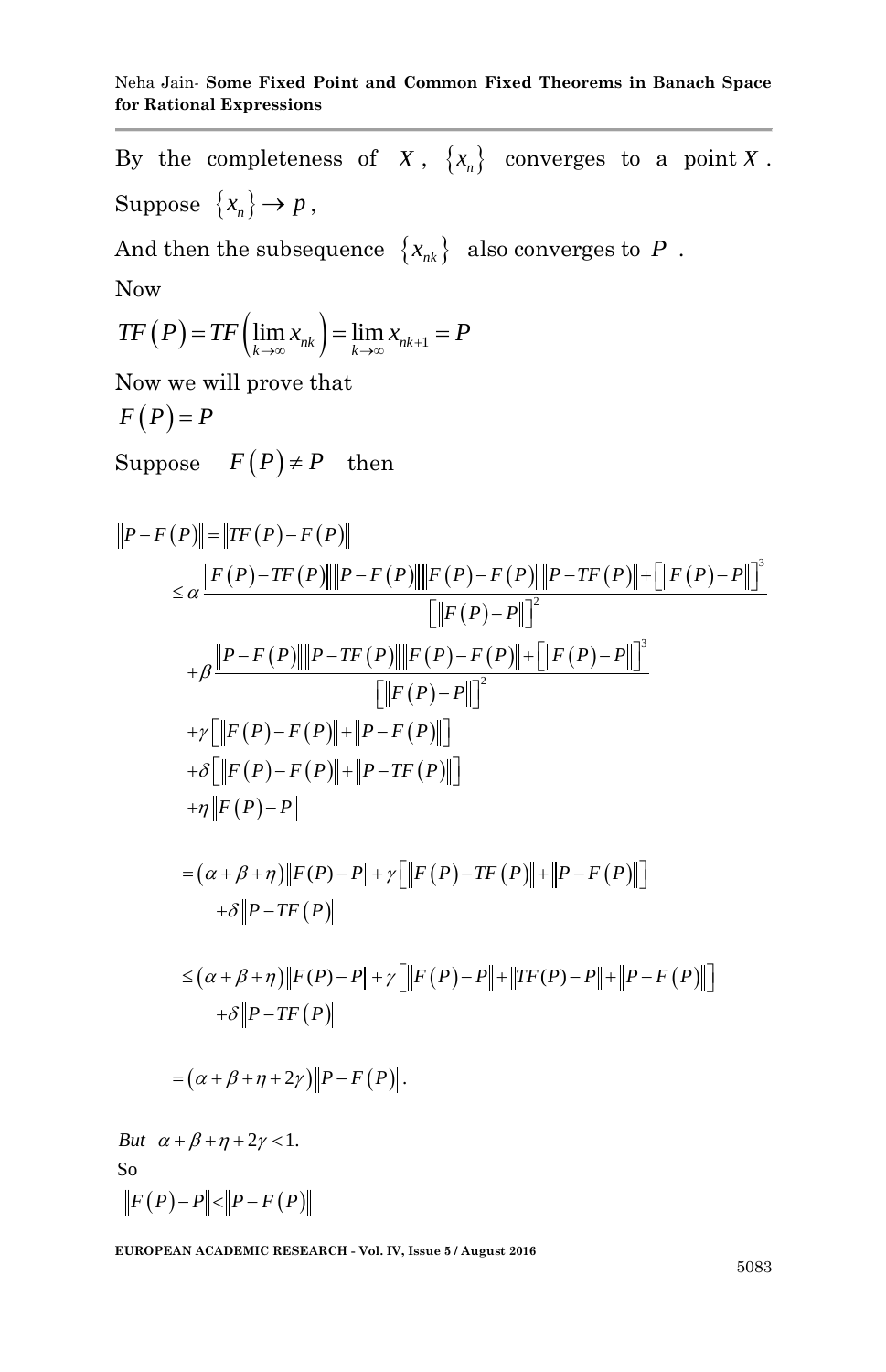Which is a contradiction. So  
\n
$$
F(P) = P
$$
  
\nNow  $TF(P) = T[F(P)] = T(P) = P$ 

That is a common fixed point of T and F .

Uniqueness :

If possible let q (where  $q \neq p$ ) be another common fixed point of F and T .

i.e .

$$
F(q) = T(q) = q
$$

Now

Now  
\n
$$
|P-q| = ||TP - Fq||
$$
\n
$$
\leq \alpha \frac{||P - TP|| ||q - FP|| ||P - Fq|| ||q - TP|| + [||P - q||]^3}{||P - q||^2}
$$
\n
$$
+ \beta \frac{||q - FP|| ||q - TP|| ||P - Fq|| + [||P - q||]^3}{||P - q||^2}
$$
\n
$$
+ \gamma [||P - TP|| + ||q - Fq||]
$$
\n
$$
+ \delta [||P - F(q)|| + ||q - TP||]
$$
\n
$$
+ \eta ||P - q||
$$
\n
$$
= (\alpha + \beta + 2\delta + \eta) ||P - q||
$$
\nso  
\n
$$
p = q, \text{ sinc } \alpha + \beta + 2\delta + \eta < 1
$$

*so*

 $, \quad \sin ce$ 

Hence fixed point is unique.

Theorem 8.2.5 Let  $F,G$  and T be three self mappings of a Banach space  $X$ , satisfies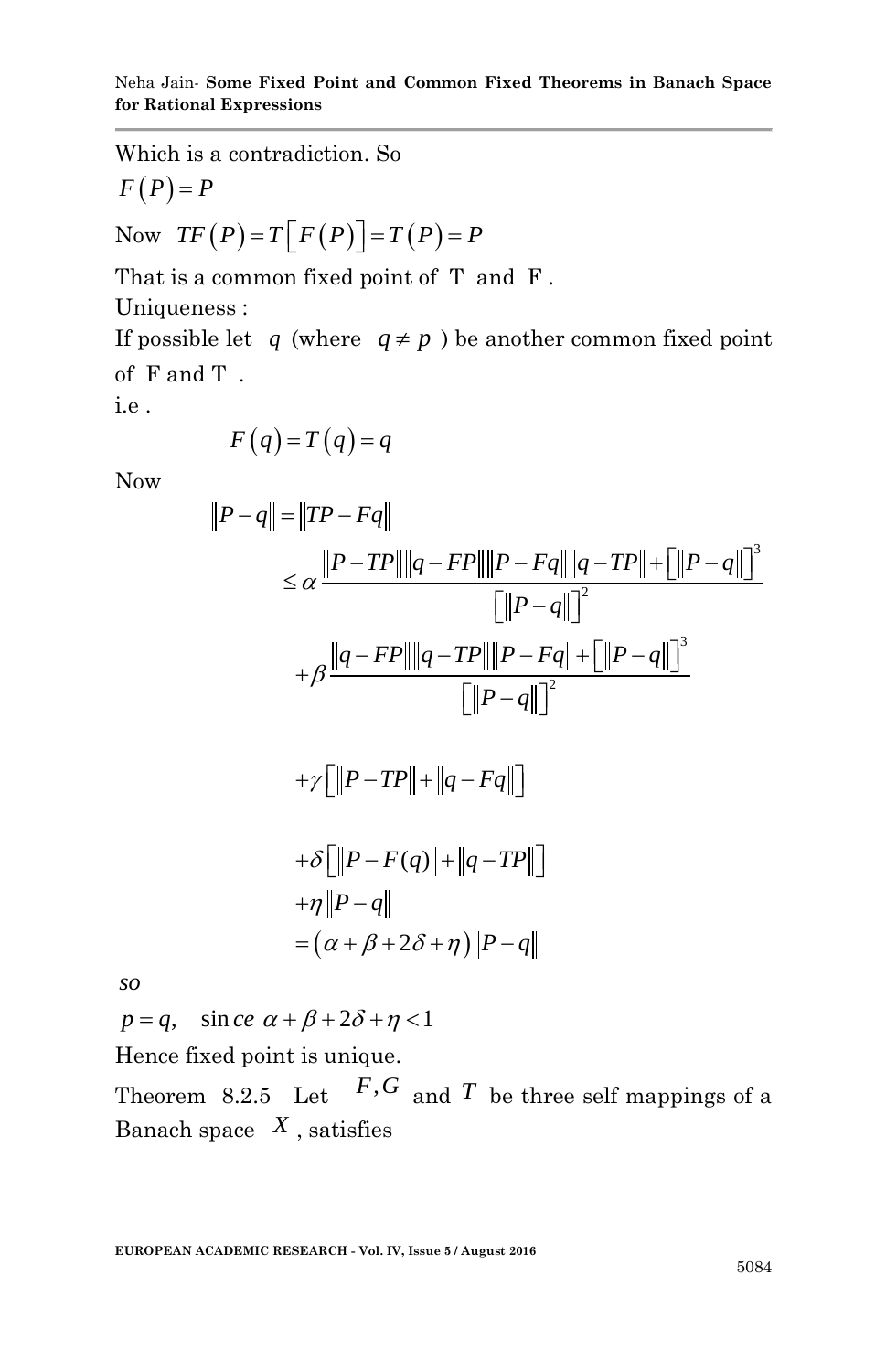$$
\|GF(x) - TF(y)\| \le \alpha \frac{\|x - GF(x)\| \|y - TF(y)\| \|x - TF(y)\| \|y - GF(x)\| + [\|x - y\|]^3}{[\|x - y\|]^2}
$$
  
+  $\beta \frac{\|y - TF(y)\| \|y - GF(x)\| \|x - TF(y)\| + [\|x - y\|]^3}{[\|x - y\|]^2}$   
+  $\gamma [\|x - GF(x)\| + \|y - TF(y)\|]$   
+  $\delta [\|x - TF(y)\| + \|y - GF(x)\|]$   
+  $\eta \|x - y\|$   
If  $\alpha + \beta + 3y + 2\delta + \eta < 1$ .

*So* G,F,T has *common fixed po* int.

Proof: Let 
$$
X_0
$$
 be an arbitrary point and we defined a sequence  
\n $x_{2n+1} = GF(x_{2n}), x_{2n+2} = TF(x_{2n+1})$   
\nNow  
\n
$$
||x_{2n+1} - x_{2n+2}|| = ||GF(x_{2n}) - TF(x_{2n+1})||
$$
\n
$$
||x_{2n} - GF(x_{2n})|| ||x_{2n+1} - TF(x_{2n+1})|| ||x_{2n} - TF(x_{2n+1})||
$$
\n
$$
\leq \alpha \frac{||x_{2n+1} - GF(x_{2n})|| + [||x_{2n} - x_{2n+1}||]^3}{[||x_{2n} - x_{2n+1}||]^3}
$$
\n
$$
||x_{2n+1} - TF(x_{2n+1})|| ||x_{2n+1} - GF(x_{2n})||
$$
\n
$$
+ \beta \frac{||x_{2n} - TF(x_{2n+1})|| + [||x_{2n} - x_{2n+1}||]^3}{[||x_{2n} - x_{2n+1}||]^2}
$$
\n
$$
+ \gamma [||x_{2n} - GF(x_{2n+1})|| + ||x_{2n+1} - TF(x_{2n+1})||]
$$
\n
$$
+ \delta [||x_{2n} - TF(x_{2n+1})|| + ||x_{2n+1} - GF(x_{2n})||]
$$
\n
$$
+ \gamma ||x_{2n} - TF(x_{2n+1})|| + ||x_{2n+1} - GF(x_{2n})||]
$$
\n
$$
+ \eta ||x_{2n} - x_{2n+1}||
$$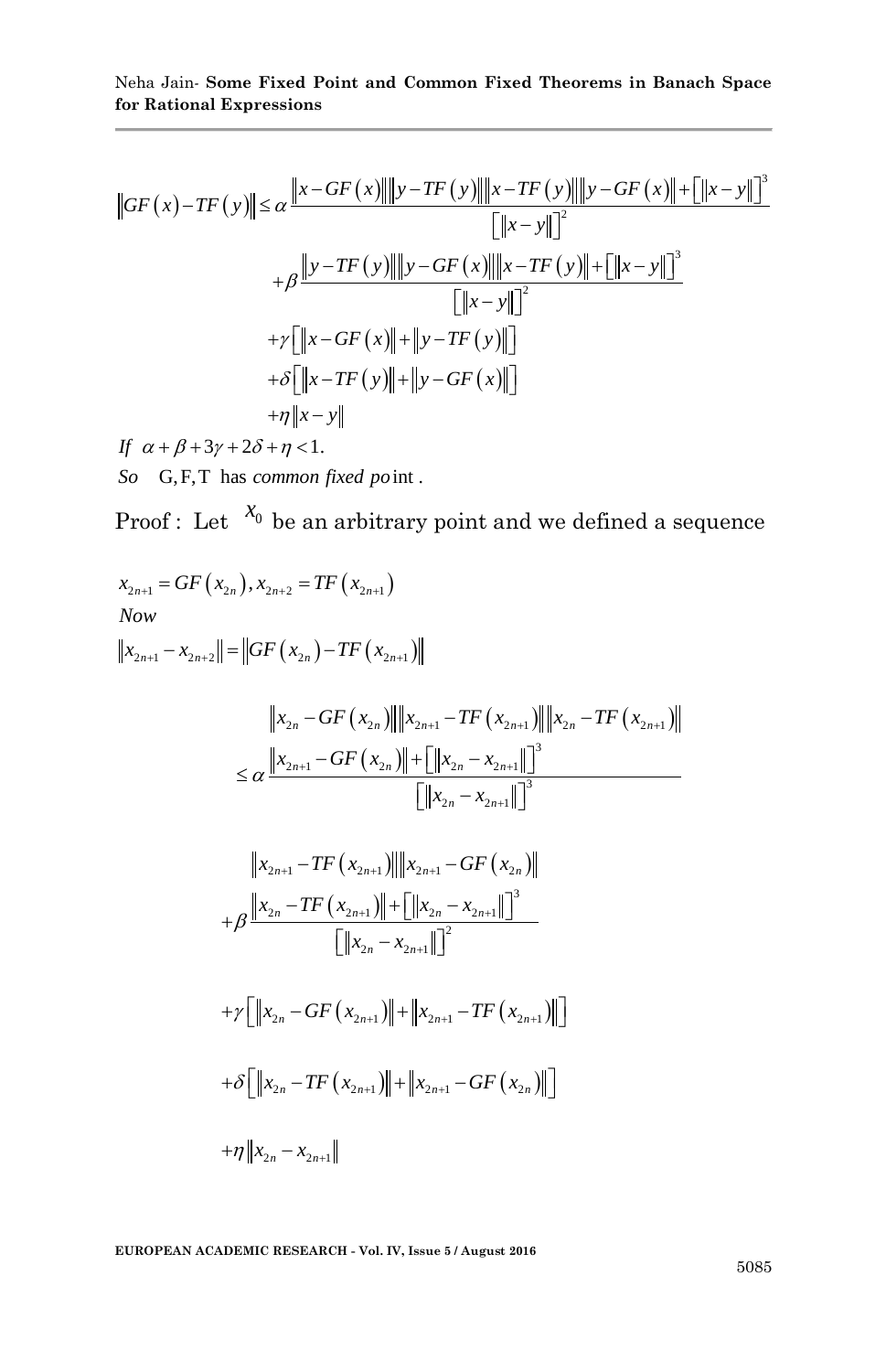$$
\|x_{2n} - x_{2n+1}\| \|x_{2n+1} - x_{2n+2}\| \|x_{2n} - x_{2n+2}\|
$$
\n
$$
= \alpha \frac{\|x_{2n+1} - x_{2n+1}\| + \left[\|x_{2n} - x_{2n+1}\| \right]^3}{\left[\|x_{2n} - x_{2n+1}\| \right]^2}
$$
\n
$$
\frac{\|x_{2n+1} - x_{2n+2}\| \|x_{2n+1} - x_{2n+1}\|}{\left[\|x_{2n} - x_{2n+1}\| \right]^2}
$$
\n
$$
+ \beta \frac{\|x_{2n} - x_{2n+2}\| + \left[\|x_{2n} - x_{2n+1}\| \right]^3}{\left[\|x_{2n} - x_{2n+1}\| \right]^2}
$$
\n
$$
+ \gamma \left[\|x_{2n} - x_{2n+2}\| + \|x_{2n+1} - x_{2n+2}\| \right]
$$
\n
$$
+ \delta \left[\|x_{2n} - x_{2n+2}\| + \|x_{2n+1} - x_{2n+1}\| \right]
$$
\n
$$
+ \eta \left\|x_{2n} - x_{2n+2}\right\|
$$
\n
$$
\leq \alpha \left\|x_{2n} - x_{2n+1}\right\| + \beta \left\|x_{2n} - x_{2n+1}\right\|
$$
\n
$$
+ \gamma \left[\|x_{2n} - x_{2n+1}\| + \beta \left\|x_{2n} - x_{2n+1}\right\| + \|x_{2n+1} - x_{2n+2}\| \right]
$$
\n
$$
+ \delta \left\|x_{2n} - x_{2n+1}\| + \|x_{2n+1} - x_{2n+2}\| + \|x_{2n+1} - x_{2n+2}\| \right]
$$
\n
$$
+ \delta \left\|x_{2n} - x_{2n+1}\| + \|x_{2n+1} - x_{2n+2}\| + \gamma \|x_{2n} - x_{2n+1}\| + (2\gamma + \delta) \|x_{2n+1} - x_{2n+2}\| \right\|
$$
\n
$$
= (\alpha + \beta + \gamma + \delta + \eta) \|x_{2n} - x_{2n+1}\| + (2\gamma + \delta) \|x_{2n
$$

$$
||x_{2n+1} - x_{2n+2}|| \le \left(\frac{\alpha + \beta + \gamma + \delta + \eta}{1 - 2\gamma - \delta}\right) ||x_{2n} - x_{2n+1}||
$$
  
\n
$$
||x_{2n+1} - x_{2n+2}|| \le l ||x_{2n} - x_{2n+1}||
$$
  
\nwhere 
$$
l = \left(\frac{\alpha + \beta + \gamma + \delta + \eta}{1 - 2\gamma - \delta}\right) < 1
$$
  
\nbecause  $\alpha + \beta + 3\gamma + 2\delta + \eta < 1$ 

Proceeding in the same manner, we get er, we get<br> $2 \| x_{2n-1} - x_2 \|$ ..........  $\le l^{2n+1}$ between the same manner, we get<br>  $|x_{2n+1} - x_{2n+2}| \le l ||x_{2n} - x_{2n+1}|| \le l^2 ||x_{2n-1} - x_{2n}||$ ......... $\le l^{2n+1} ||x_0 - x_1||$ *n* Proceeding in the same manner, we get<br>  $x_{2n+1} - x_{2n+2} || \le l ||x_{2n} - x_{2n+1}|| \le l^2 ||x_{2n-1} - x_{2n}||$ .........  $\le l^{2n+1} ||x_0 - x_1||$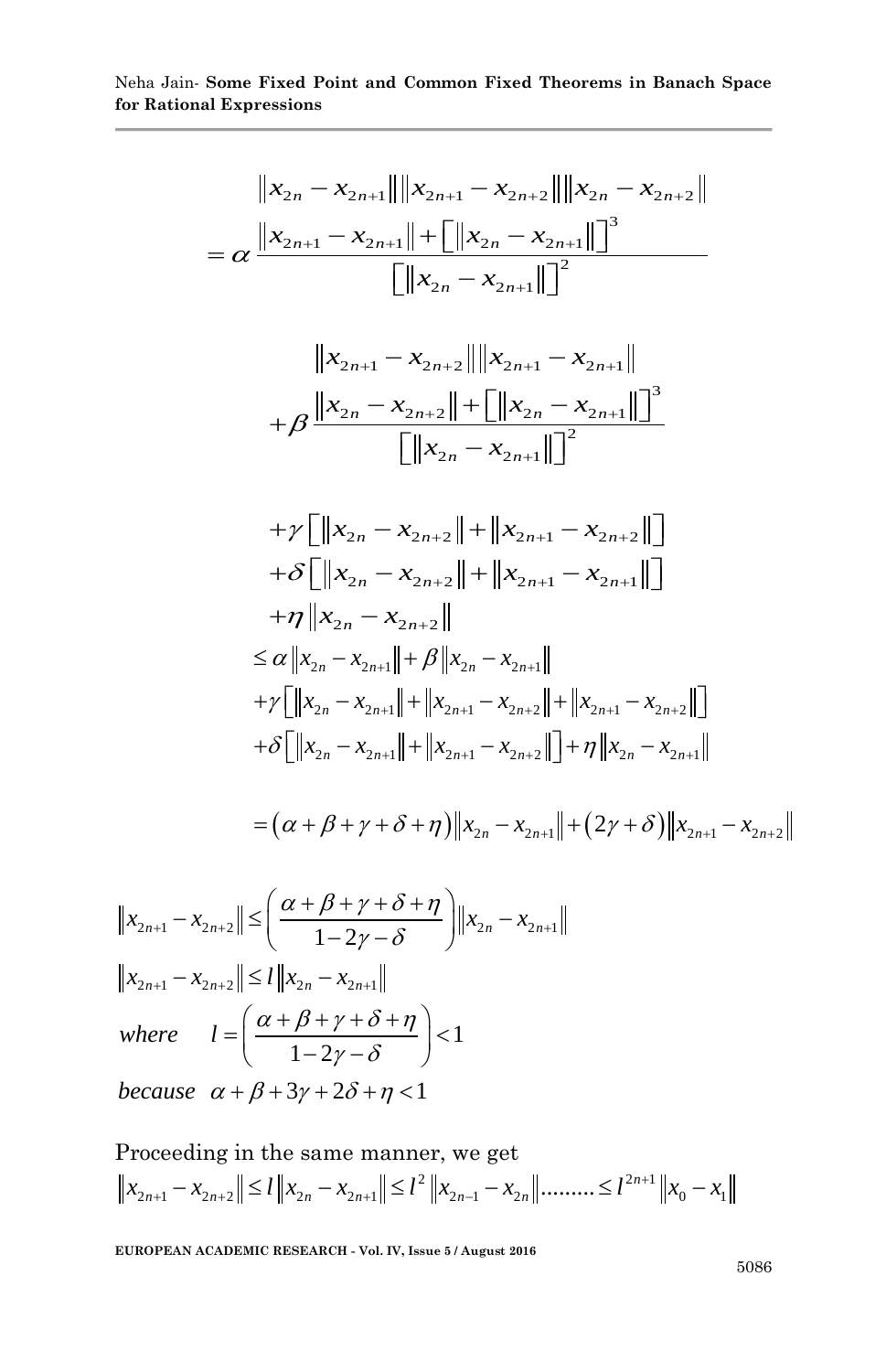So  $\{x_n\}$  is a Cauchy sequence in X . By the completeness of *X*, there is a point  $P \in X$  such that  $x_n \to P$  as  $n \to \infty$ . Now we assume that  $p \neq TF(p)$ , then  $||p - TF(p)|| > 0$ 

$$
p \neq TF(p), \quad then \quad ||p - TF(p)|| > 0
$$
\n
$$
|P - TF(P)|| \leq ||P - x_{2n+1}|| + ||x_{2n+1} - TF(P)||
$$
\n
$$
= ||GF(x_{2n}) - TF(P)|| + ||P - x_{2n+1}||
$$
\n
$$
||x_{2n} - GF(x_{2n})|| ||P - TF(P)||
$$
\n
$$
\leq \alpha \frac{||x_{2n} - TF(P)|| ||P - GF(x_{2n})|| + [||x_{2n} - P||]^2}{[||x_{2n} - P||]^2}
$$
\n
$$
||P - TF(P)|| ||P - GF(x_{2n})||
$$
\n
$$
+ \beta \frac{||x_{2n} - TF(P)|| + [||x_{2n} - P||]^3}{[||x_{2n} - P||]^2}
$$

$$
||P - TF(P)||||P - GF(x_{2n})||
$$
  
+  $\beta$   $||x_{2n} - TF(P)|| + [||x_{2n} - P||]^3$   
 $||x_{2n} - P||]^2$ 

$$
\begin{aligned}\n &\|x_{2n} - T\|_1 \\
+ \gamma \left[ \|x_{2n} - GF(x_{2n})\| + \|P - TF(P)\| \right] \\
+ \delta \left[ \|x_{2n} - TF(P)\| + \|P - GF(x_{2n})\| \right] \\
+ \eta \left[ \|x_{2n} - P\| + \|P - x_{2n+1}\| \right]\n\end{aligned}
$$

$$
\|x_{2n} - x_{2n+1}\| \leq P\|x_{2n} - T\| \leq P\|x_{2n} - T\| \leq P\|x_{2n} - T\| \leq P\|x_{2n} - T\| \leq P\|x_{2n} - P\| \leq P\|x_{2n} - P\| \leq P\|x_{2n} - P\| \leq P\|x_{2n} - P\| \leq P\|x_{2n} - P\| \leq P\|x_{2n} - P\| \leq P\|x_{2n} - P\| \leq P\|x_{2n} - P\| \leq P\|x_{2n} - P\| \leq P\|x_{2n} - P\| \leq P\|x_{2n} - P\| \leq P\|x_{2n} - P\| \leq P\|x_{2n} - P\| \leq P\|x_{2n} - P\| \leq P\|x_{2n} - P\| \leq P\|x_{2n} - P\| \leq P\|x_{2n} - P\| \leq P\|x_{2n} - P\| \leq P\|x_{2n} - P\| \leq P\|x_{2n} - P\| \leq P\|x_{2n} - P\| \leq P\|x_{2n} - P\| \leq P\|x_{2n} - P\| \leq P\|x_{2n} - P\| \leq P\|x_{2n} - P\| \leq P\|x_{2n} - P\| \leq P\|x_{2n} - P\| \leq P\|x_{2n} - P\| \leq P\|x_{2n} - P\| \leq P\|x_{2n} - P\| \leq P\|x_{2n} - P\| \leq P\|x_{2n} - P\| \leq P\|x_{2n} - P\| \leq P\|x_{2n} - P\| \leq P\|x_{2n} - P\| \leq P\|x_{2n} - P\| \leq P\|x_{2n} - P\| \leq P\|x_{2n} - P\| \leq P\|x_{2n} - P\| \leq P\|x_{2n} - P\| \leq P\|x_{2n} - P\| \leq P\|x_{2n} - P\| \leq P\|x_{2n} - P\| \leq P\|x_{2n} - P\| \leq P\|x_{2n} - P\| \leq P\|x_{2
$$

$$
\mathbb{L}^{||A_{2n} - I||} \mathbb{L}
$$
\n
$$
||P - TF(P)|| ||P - x_{2n+1}|| ||x_{2n} - TF(P)||
$$
\n
$$
+ \beta \frac{\mathbb{L}||x_{2n} - P||]^3}{\left[ ||x_{2n} - P|| \right]^2}
$$

$$
\begin{aligned}\n &\|x_{2n} - x\| \leq \|\mathbf{x}_{2n} - \mathbf{x}_{2n+1}\| + \|P - TF(P)\| \leq \|\mathbf{x}_{2n} - TF(P)\| + \|P - \mathbf{x}_{2n+1}\| \leq \|\mathbf{x}_{2n} - TF(P)\| + \|P - \mathbf{x}_{2n+1}\| \leq \|\mathbf{x}_{2n} - P\| + \|P - \mathbf{x}_{2n+1}\| \leq \|\mathbf{x}_{2n} - P\| + \|P - \mathbf{x}_{2n+1}\| \leq \|\mathbf{x}_{2n} - P\| + \|P - \mathbf{x}_{2n+1}\| \leq \|\mathbf{x}_{2n} - P\| + \|P - \mathbf{x}_{2n+1}\| \leq \|\mathbf{x}_{2n} - P\| \end{aligned}
$$

$$
\|P - TF(P)\| \le \gamma \|P - TF(P)\|
$$